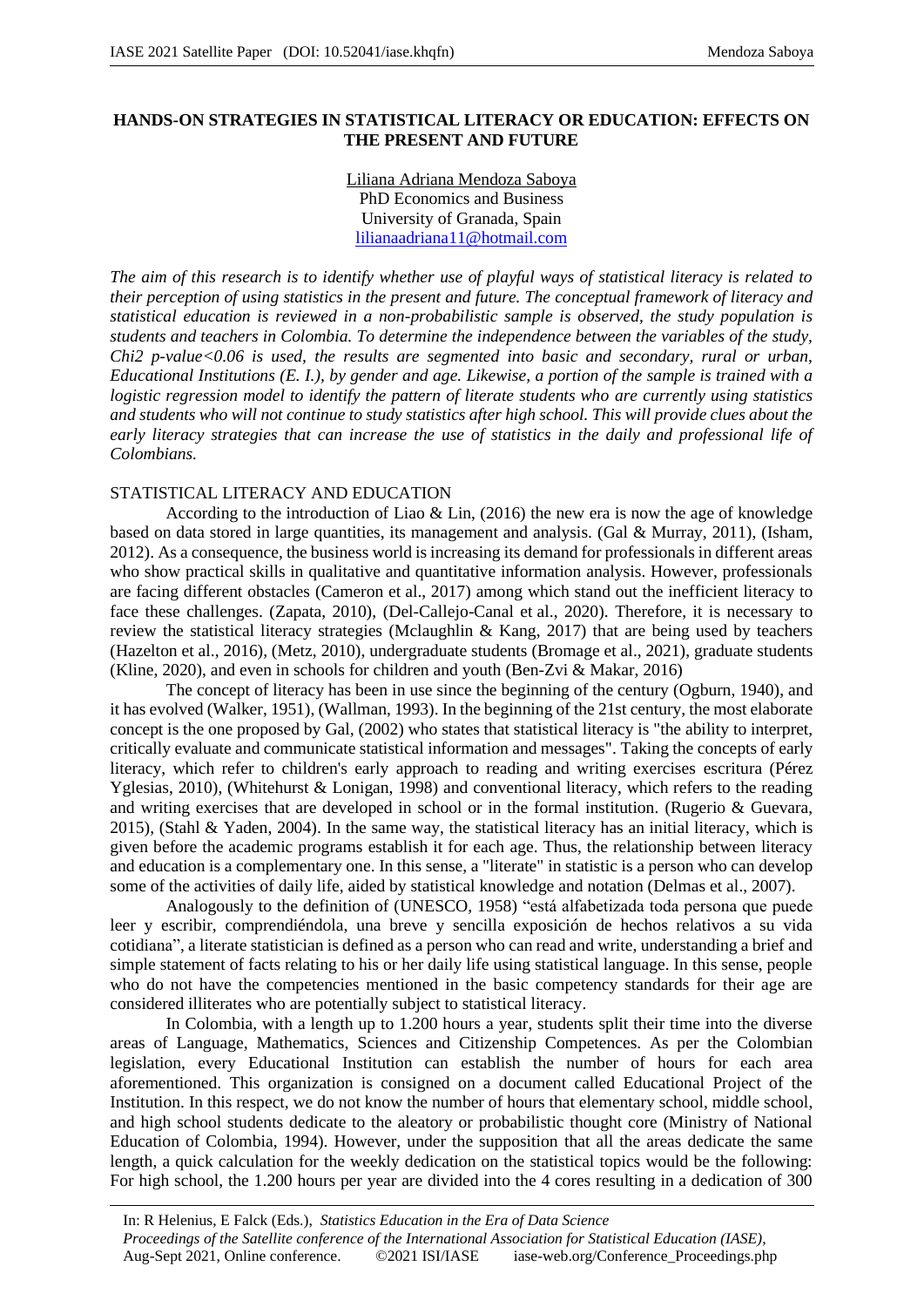hours for mathematics which, being divided into the 5 types of thought we obtain 60 hours of dedication for the aleatory or probabilistic thought. This indicates that, for 40 weeks of study, students will have 1.5 hours or 90 minutes of dedication to statistical topics per week. In this time, teachers must apply more effective strategies and which they feel more identified with, which guarantee the literacy and education of their students so that they be able to read, write and understand fact of daily life by using a statistical language.

#### STATISTICAL LITERACY PRACTICES

Tishkovskaya & Lancaster, (2012) propose a review of statistical teaching practices, which Mafokozi, (2011) summarizes into three strategies for teaching statistics at the university: classes on the board, class experiments and group exercises within the class Although Mafokozi cannot determine whether there are significant differences in learning related to the method of teaching or literacy, his findings point to the hypothesis that the tradition (Sharma, 2015). In addition to the three methodological strategies mentioned above, we can add the playful and experimental strategies, which according to Jones & Goldring, (2017), Pérez Yglesias, (2010), Zavarrone, (2017) are a fundamental part for processes of training, exchange, and construction of knowledge in context. In this respect, the following three strategies outstand as a fundamental part of the literacy process and statistical education: Handson exercises (surveys, taking measurements, recording data in a format); Out-of-class experiments and Going out for practice.

As in university courses as at schools making a Hands-on exercises strategy increases the efficiency in learning. This strategy allows to share practical knowledge on mathematical concepts applied to data of the real world, which leads up to a better comprehension of concepts, and it makes students to participate more in class (Miah, 2019). Specifically, within the practical exercises for the statistics area outstand: surveys, taking measurements, recording data in a format.

On the other hand, the study made by Das, (2021) let us see that the experiments out of the classroom are a more efficient tool than the traditional ones, since this may achieve that the student shows a greater interest in knowing contents, they command with mathematical contents in places different to the classroom.

The combination between Out-of-class and in-of-class activities results efficient to improve the learning of mathematics (Song, 2020), and when the out-of-class practices are related to labs or experiments, the interest in classes could increase.

#### HYPOTHESIS AND METHODOLOGY

This study focuses on the evaluation of the following three playful strategies: Hands-on exercises (surveys, taking measurements, recording data in a format); Out-of-class experiments and Going out for practice, in order to identify whether the enjoyment the students have for the use of playful activities of statistical literacy is related to their perception of the use of statistics in their daily lives, in the present and to continue studying statistics after high school.

The hypothesis was evaluated in a sample of 780 students and 78 teachers between the fourth grade of elementary school to the last grade of high school (4th to 11th) from 19 educational institutions, the call to participate in this research was made in Colombia, at a national level, in public and private educational institutions. Two forms were developed with Google Forms as a mechanism to collect data, for teachers and their students.

The research was developed within the framework of the International Statistical Literacy Project - ISLP. This project works to increase the use of statistics in Colombia from an early age. The participation in the study was voluntary, we invited 5052 Educational Institutions, to whom we sent an e-mail explaining the objective of the research and the instructions for participation.

Enrollment was carried out in three stages: In the first instance, invitations were sent to the Principals of each Educational Institution, who are the highest authority within the Institution. At this stage, the principals were instructed to share the Link of the form with the teaching staff, and especially with those who were head of groups, regardless of the subject they taught. The next step was for the teachers to fill out the survey, and once it was received, the third step was to share the survey that had been designed to Students.

The survey addressed to the teachers contained 19 questions. In order to find out directly whether or not there was a difference between "statistical literacy" and "statistical education", the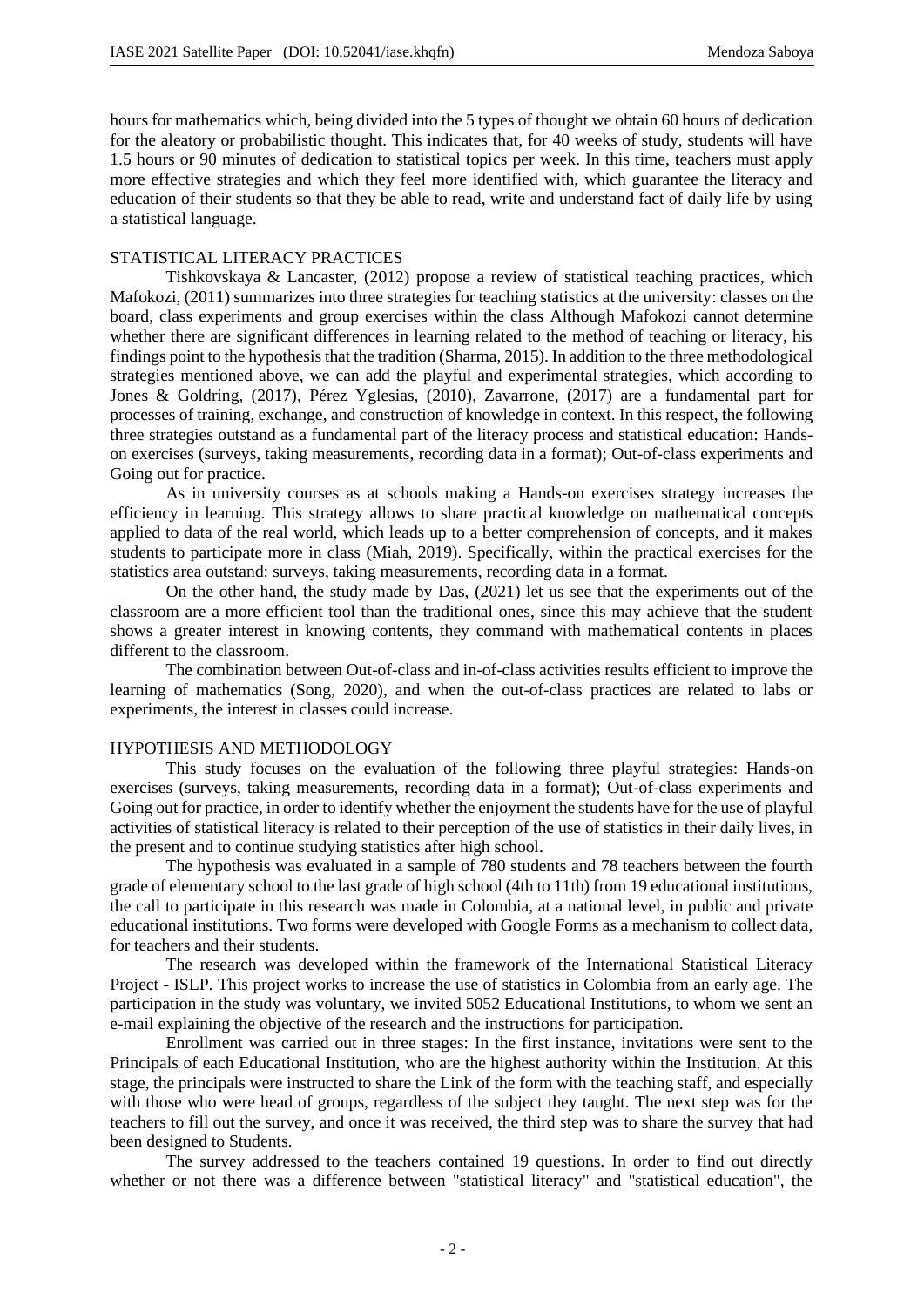following question was asked: "Do you consider that "statistical literacy" and "statistical education" are the same? Explain your answer"; the answer options were Yes or No. Likewise, the questions aimed at measuring the level of effectiveness of the teaching strategies were also included with the question: "Indicate the degree of effectiveness of the teaching strategies for statistics at your school". The response options were low, medium, and high. Finally, we included questions aimed at measuring the level of liking that teachers have for the three evaluation strategies: Hands-on exercises (surveys, taking measurements, recording data in a format); Out-of-class experiments and Going out for practice; whose response options were also low, medium and high.

The student's survey was anonymous and consisted of 20 questions. The questions were aimed at inquiring about preferences for the use of statistics, at present and in the future, and were the following, respectively: "Do you use what you know about statistics in your life outside of school? and "When you graduate from high school, would you like to continue studying statistics?", whose response options were Yes, No or Maybe. Questions aimed at measuring the level of liking for the three strategies under evaluation were also included.

In order to test the hypothesis of dependence between the similarity between "literacy" and "education"; and the playful strategies and the hypothesis of dependence between the three strategies with the use of statistics in the present and with continuing to study statistics after high school. Tests are developed with Chi2 with p-value< 0.06. and results are compared by geographic area, gender and age. Python´s Pandas package is used for the analysis (McKinney, 2010).

Although Vélez-Bedoya et al., (2021) we know that small samples are not a sufficiently optimal data set for the use of machine learning training, its use is considered necessary because it allows us to have a simulated look at the behavior of the sample. In this sense, a flow management process (Kotsiantis, 2007) is performed with the purpose of finding a supervised classification algorithm (S et al., 2020) to identify, in a multivariate way, the determinants that make a student have the perception of using statistics in the present and continuing to study statistics after high school. The algorithms evaluated were: Logistic Regression, Support Vector Machine, Decision Tree, Linear Discriminant Analysis and Quadratic Discriminant Analysis. Logistic regression was selected as the best classification algorithm option. The algorithm is evaluated through the simulation of its hyperparameters by applying the cross-validation method with 5 partitions. (Refaeilzadeh et al., 2009) (Weerts et al., 2020) The processing is performed through the GridsearchCV package. 1400 combinations with the following parameters are tested: n\_components:  $[1 \text{ to } 14]$ ; Penalty:  $[11, 12]$  and  $C = [1 \text{ to } 1,00E+04]$ . Python´s Sklearn package is used for the analysis (Pedregosa et al., 2011). The variable used in this instrument were provided by the questions associated to gender, age (14 years-old and above), rural or Urban area, perception of the use of statistics at school, and a high level of liking of the three leisure activities under study.

For the teachers participating in this survey, "literacy" and "education" are synonymous since they both lead to the learning of knowledge. On the contrary, teachers who consider that literacy and education are not synonyms indicate that "literacy" provides basic tools to learn about a subject and, with them, to develop life skills, for example: reading and writing, while "education" is a more structured and comprehensive teaching process that goes from the general to the particular; indicating also that education is the process whose objective is to develop the intellectual capacity and understanding, for use in decision making. A non-parametric hypothesis test of independence between the categories yields the following- p-values for the three strategies: 0.1475; 0.6363 and 0.5988, which suggests that there is insufficient evidence to reject the hypothesis of independence between liking the strategies and differentiation between the concepts of literacy and education.

When comparing the perception of those who consider literacy and education to be the same or different, we find out that there is an independence between this and the effectiveness of strategies at the time of teaching statistics. Based on this independence of the teacher sample, the students' results are also inferred to be independent, given that it is these same teachers who teach the students.

There was strong evidence of a relationship between the student's geographic location with the perception that they have of using statistics in their daily life at present ( $p = 0.0246$ ) and with continuing to study statistics in the future ( $p = 0.00005$ ), except for the sample from the rural area and students under 14 years of age.

Table 1. Test of independence by strategy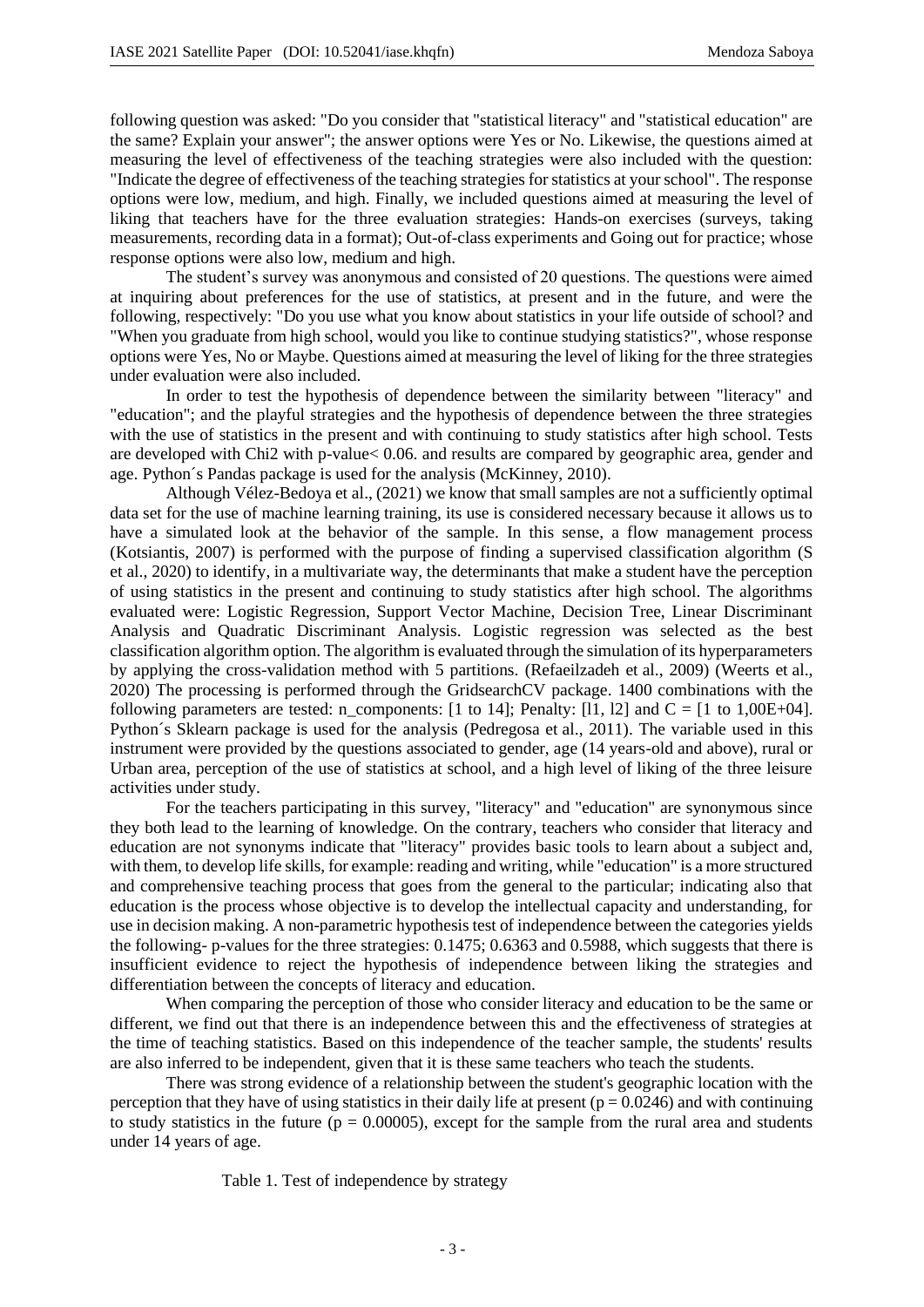| Using statistics at present                | General | Rural  | Urban  | Female | Male   | Under 14 | More 14 |
|--------------------------------------------|---------|--------|--------|--------|--------|----------|---------|
| Continue to study statistics in the future | 0.0000  | 0.0690 | 0.0001 | 0.0015 | 0.0136 | 0.0611   | 0.0004  |
| Hands-on exercises                         | 0.0056  | 0.1026 | 0.0574 | 0.0046 | 0.5303 | 0.1749   | 0.0056  |
| Going out for practice                     | 0.0003  | 0.3636 | 0.0013 | 0.0182 | 0.1731 | 0.2877   | 0,0003  |
| Out-of-class experiments                   | 0.0032  | 0,1011 | 0.0147 | 0.0766 | 0.0010 | 0,1703   | 0.0032  |
|                                            |         |        |        |        |        |          |         |
| Continue to study statistics in the future | General | Rural  | Urban  | Female | Male   | Under 14 | More 14 |
| Hands-on exercises                         | 0.0118  | 0.0820 | 0.0464 | 0.0155 | 0.6404 | 0.0479   | 0.0119  |
| Going out for practice                     | 0.0136  | 0.3818 | 0.0041 | 0.6821 | 0.0005 | 0.0073   | 0.0136  |
| Out-of-class experiments                   | 0.0136  | 0.3818 | 0.0041 | 0.6821 | 0.0005 | 0.0073   | 0.0136  |

The study shows that there is dependence between the perception of the use of statistics in the present and continuing to study statistics after high school and the liking for the three proposed playful strategies. In the segmentation by rural and urban area of the student, this dependence is confirmed in this sample.

In the segmentation by gender, the female sample relates the strategy of going out to practice with the use of statistics in the present and with continuing to study statistics after high school. The strategy of practical exercises is associated with the use of statistics in the present. As for the sample of male students, there is dependence between present and future use of statistics and liking for strategy of doing experiments outside of class. Independence is evidenced between the strategy of going out to do practical work and the use of statistics in the present and with continuing to study statistics after high school.

In addition, it is evident that the strategy of having practical exercises is related to continuing to study statistics, but not to the use of statistics at present. In the case of the students´ age, the p-values are 0.4976 and 0.0008, so there is no conclusive evidence that the age of the students is related to the use of statistics in the present, but it is related to continuing to study statistics after high school. When dividing the sample at the age of 14 years, it is observed that there is a dependence relationship between age and continuing to study statistics after high school in the future (0.0001). The group of students under 14 years of age indicates independence between statistics in the present with the perception of liking for the three strategies. In the group of students older than 14 years of age, the tests of hypotheses of independence indicate that there is a relationship between liking the three strategies and the use of statistics both in the present and with continuing to study statistics after high school.

After univariate tests of independence, the result of the machine learning training yielded the following accuracy for present model: Logistic Regression: 0.64, 0.92; Support Vector: Machine: 0.64, 0.92; Decision Tree: 0.55, 0.89; Linear Discriminant Analysis: 0.64, 0.92; and Quadratic Discriminant Analysis: 0.64, 0.92; respectively. Choosing logistic regression as the best model with the following parameters C: 0.019 penalty: l2 and n\_components: 6 for the variable of statistical use in the present. And with parameters C: 0.006, penalty: 11 and n\_components: 3 for the variable indicating not continuing with statistics studies after high school.

After training with 80% of the sample, it is observed that the model based on the liking of literacy strategies which estimates each of the dependent variables: using statistics in the present has an accuracy of 0.61 and a precision of 0.64; and an accuracy of 0.68 and a precision of 0.33 for using statistics in the future.

### **CONCLUSIONS**

This exercise is a first look at the evidence that literacy is a tool of education that addresses the initial and basic part of the teaching of those who begin a learning process. The teachers use strategies to teach statistics, without differentiating which of these strategies are oriented to statistical literacy or formal statistical education.

A relationship is identified between the use of statistics in the present and continuing to study statistics after school, except for the sample from the rural area, differences in this relationship by gender are not identified. The rural area does not show any relationship between the use of statistics and the different statistical literacy strategies. The female sample relates statistical literacy strategies to the current use of statistics; in a complementary way, the male sample relates the liking of these strategies with continuing to study statistics in the future.

For women, the strategy of doing practical exercises has an impact only on the present, but there is no evidence that it has an impact on the decision to continue studying statistics in the future; there is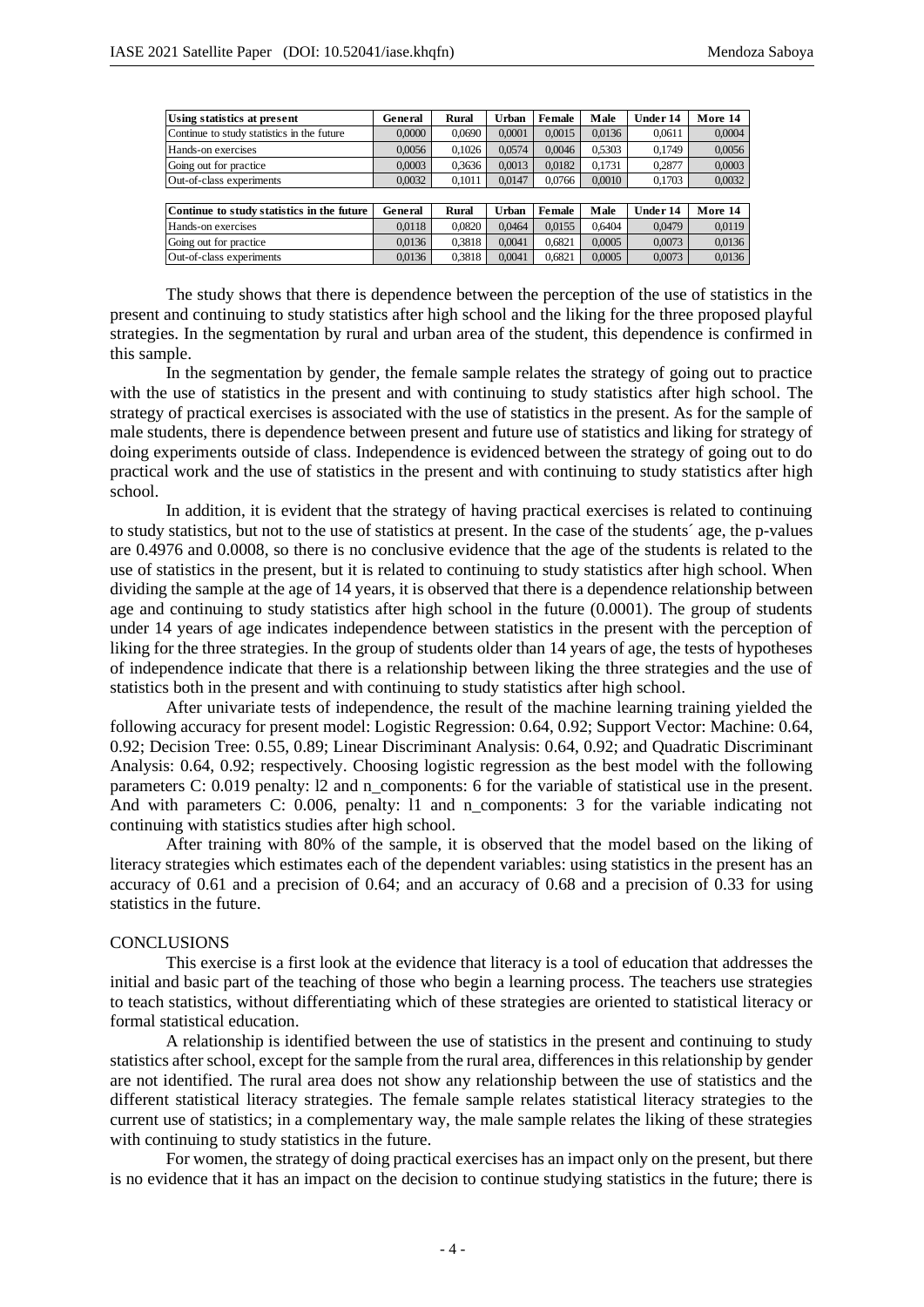no evidence that the strategy of going out to do experiments outside of class is related to the use of statistics in the present or to continuing to study statistics after high school.

It is evident that the use of study or literacy hands-on strategies are not sufficient to determine whether a student uses statistics in the present or will study statistics in the future. However, the use of playful strategies allows 6 out of 10 students to use statistics in their daily lives, which is a 60% literacy level. In the same way, playful strategies are determinant for the possibility that students will want to continue with statistics studies in the future.

This research presents some bases for inquiring about the factors of the decision to continue with studies in statistics after high school, and to move from statistical literacy within the initial education to formal education in statistics at the professional level.

### **REFERENCES**

- Ben-Zvi, D., & Makar, K. (2016). International Perspectives on the Teaching and Learning of Statistics. En D. Ben-Zvi & K. Makar (Eds.), *The Teaching and Learning of Statistics: International Perspectives* (pp. 1-10). Springer International Publishing. https://doi.org/10.1007/978-3-319-23470-0\_1
- Bromage, A., Pierce, S., Reader, T., & Compton, L. (2021). Teaching statistics to non-specialists: Challenges and strategies for success. *Journal of Further and Higher Education*, 1-16. https://doi.org/10.1080/0309877X.2021.1879744
- Cameron, C., Iosua, E., Parry, M., Richards, R., & Jaye, C. (2017). More than just numbers: Challenges for professional statisticians1. *Statistics Education Research Journal*, *16*(2), 362- 375. Scopus.
- Celine, S., Dominic, M., & Devi, S. (2020). Logistic Regression for Employability Prediction. *International Journal of Innovative Technology and Exploring Engineering*, *9*(3), 2471-2478. https://doi.org/10.35940/ijitee.C8170.019320
- Del-Callejo-Canal, D., Canal-Martínez, M., & Hákim-Krayem, M. R. (2020). Statistical thinking development in superior level students through one educative experience. *Educación Matemática*, *6*(2), 194-216. Scopus. https://doi.org/10.24844/EM3202.08
- Delmas, R., Garfield, J., Ooms, A., & Chance, B. (2007). Assessing students' conceptual understanding after a first course in statistics. *Undefined*.
- Gal, I. (2002). Adults' Statistical Literacy: Meanings, Components, Responsibilities. *International Statistical Review*, *70*(1), 1-25. https://doi.org/10.1111/j.1751-5823.2002.tb00336.x
- Gal, I., & Murray, S. T. (2011). Responding to diversity in users' statistical literacy and information needs: Institutional and educational implications. *Statistical Journal of the IAOS*, *27*(3-4), 185-195. https://doi.org/10.3233/SJI-2011-0730
- Hazelton, L., Allen, M., MacLeod, T., LeBlanc, C., & Boudreau, M. (2016). Assessing clinical faculty understanding of statistical terms used to measure treatment effects and their application to teaching. *Journal of Continuing Education in the Health Professions*, *36*(4), 278-283. Scopus. https://doi.org/10.1097/CEH.0000000000000121
- Isham, V. (2012). The evolving Society: United we stand. *Journal of the Royal Statistical Society: Series A (Statistics in Society)*, *175*(2), 315-335. https://doi.org/10.1111/j.1467- 985X.2011.01024.x
- Jones, J. S., & Goldring, J. E. (2017). Telling stories, landing planes and getting them moving—A holistic approach to developing students' statistical literacy. *Statistics Education Research Journal*, *16*(1), 102-119. Scopus.
- Kline, R. B. (2020). Post p value education in graduate statistics: Preparing tomorrow's psychology researchers for a postcrisis future. *Canadian Psychology*, *61*(4), 331-341. Scopus. https://doi.org/10.1037/cap0000200
- Kotsiantis, S. (2007). Supervised Machine Learning: A Review of Classification Techniques. *Informatica (Ljubljana)*, *31*.
- Mafokozi, J. (2011). Nivel de alfabetización estadística del alumnado universitario de letras: El caso de la Facultad de Educación de la Universidad Complutense de Madrid. *Revista complutense de educación*, *22*(1), 95-125.
- McKinney, W. (2010). *Data Structures for Statistical Computing in Python*. 56-61. https://doi.org/10.25080/Majora-92bf1922-00a